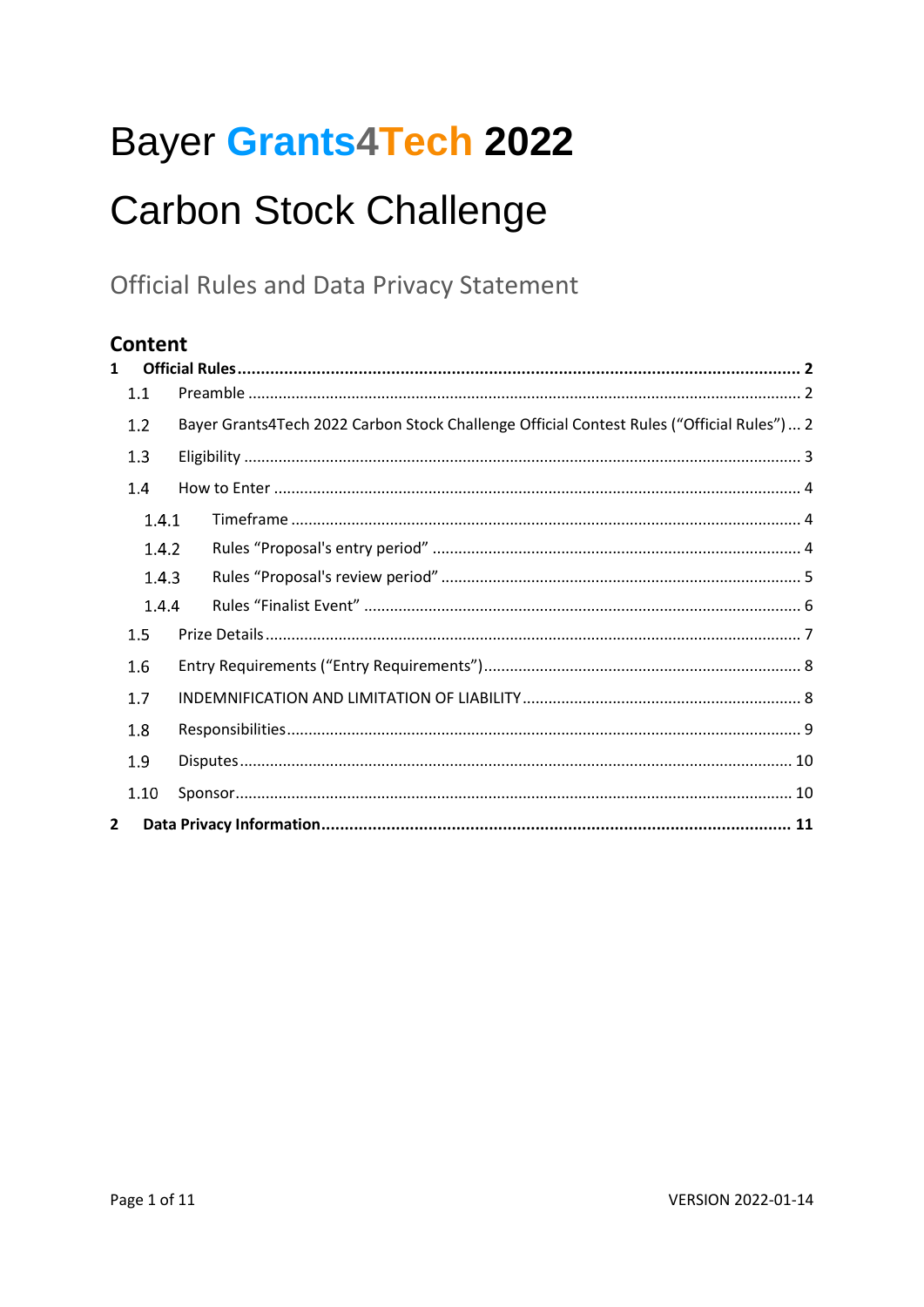# **1 Official Rules**

## 1.1 Preamble

Bayer is a life science company with a more than 150-year history and core competencies in the fields of health care and agriculture. We develop new molecules for use in innovative products and solutions to improve the health of humans and plants. Our research and development activities are based on a profound understanding of the biochemical processes in living organisms. Manufacturing of our products requires cutting-edge technology and the highest standards of quality.

The Grants4Tech 2022 competition aims to strengthen the bond between the life science industry, academic research communities, and start-ups. Despite the potential of certain agricultural practices to store carbon in the soil, the supporting technologies to effectively monitor the carbon stock are yet to come. Current methods for measuring soil carbon stock rely on soil sampling and standard lab testing. We are looking for better scalable solutions that provide accurate carbon stock estimates of a field with validated consistency across geographic locations. It will give insights into how the carbon stock evolves and quantify the exact amount of carbon which is sequestered in the soil.

The goal of the Contest is to develop and demonstrate solutions ("Solution") that provide an accurate measurement of the soil organic carbon stock (t/ha) in the top 12 in (30 cm) of soil in a field and are scalable.

As outlined herein, the Proposal Entries submitted by each Entrant/Entrant Team will be evaluated on the ability of the Solutions identified therein to meet these criteria (including innovative partial Solutions) and as described in these Official Rules (as defined below).

# Bayer Grants4Tech 2022 Carbon Stock Challenge Official Contest Rules ("Official Rules")

By participating in the Contest, each entrant ("Entrant") and each member of a participating Entrant Team (as defined below), unconditionally accepts and agrees to comply with and abide by these Official Rules and the decisions of Bayer AG as a sponsor of the Contest ("Sponsor"), which will be final and binding in all matters related to this Contest. Winning a prize is contingent upon fulfilling all requirements set forth in these Official Rules. Sponsor reserves the right, in its sole discretion, to cancel, suspend, or modify this Contest for reasons related to compliance with applicable law or government orders or directives, acts of God (hurricane, earthquake, flood, tornado, etc.), shortage of commodities or supplies, acts of war, terrorism, civil disorder, fire, labor strikes, quarantines, local, regional, global or national public health issues, emergency or disease, including contagious or communicable diseases, curtailment of transportation services or facilities, any travel restriction or ban or other restriction, guidance, warning or advisory relating to security, terrorism or public health whether issued by a governmental entity or agency of the United Nations (including the WHO), or self-imposed by a party, or any other cause or circumstance not within the control of Sponsor, whether similar or dissimilar to any of the foregoing, that would make the Contest or the awarding of prizes inadvisable, illegal, impracticable, or impossible to fully perform as described herein.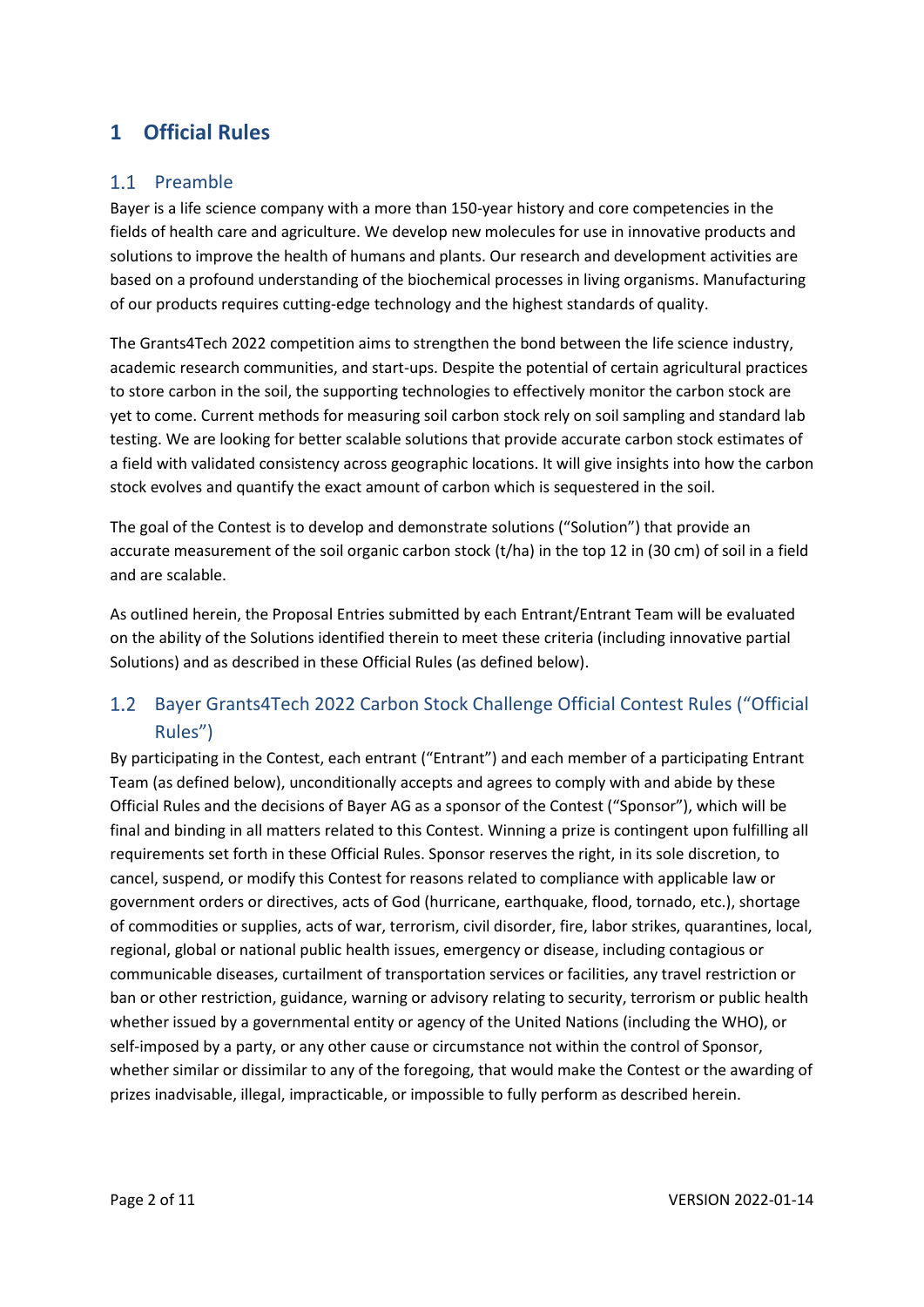**NO PURCHASE OR PAYMENT OF ANY KIND NECESSARY TO ENTER FOR A CHANCE TO WIN. A PURCHASE OR PAYMENT OF ANY KIND WILL NOT INCREASE YOUR CHANCES OF WINNING. VOID WHERE PROHIBITED.**

# 1.3 Eligibility

The Contest is open to people who are at least 18 years old or the age of majority in the country, state, province or jurisdiction of residence, whichever is higher, at the time of entry. The contest is void in all countries, where prohibited by law. Employees, interns, contractors, and official officeholders of Sponsor or any of Sponsor's subsidiaries, affiliates, and their respective directors, officers, employees, advertising and promotion agencies, representatives, or agents, as well as members of their immediate family (defined as spouse, life partner, parents, siblings, children, and grandparents) or household (whether related or not) are not eligible to participate in the Contest. Sponsor reserves the right to verify eligibility and to adjudicate on any dispute at any time.

Individuals may enter as a sole Entrant or as part of an entrant team ("Entrant Team"). An individual may enter as part of an Entrant Team and as a sole Entrant if they desire. Only one (1) person on an Entrant Team will be considered the Entrant for entry purposes ("Team Representative"). Each member of any Entrant Team must be eligible to participate in this Contest as described and comply with the Official Rules as set out in this document or such Entrant Team may be disqualified. This Contest is subject to all applicable federal, state and local laws.

Each Entrant/Entrant Team member shall be responsible for its compliance with all US, EU and any other applicable export control laws and regulations, including - but not limited to - the EU Dual-Use Regulation, German Foreign Trade Act ("Außenhandelsgesetz"), US Export Administration Regulations (EAR), International Traffic in Arms Regulation (ITAR) and Office of Foreign Asset Control (OFAC) Regulations as applicable to its contest entry hereunder.

Entrants/Entrant Teams conducting an export or re-export as defined in such applicable laws and regulations are responsible for obtaining the required authorizations and have to inform themselves about the applicable rules and regulations.

Entrants/Entrant Teams commit to provide unrequested information of the export list position or the Export Control Classification Numbers (ECCNs) in case their contest entry items, or any components of them are listed in Appendix I and IV of the EU Dual-Use Regulation or in the Commerce Control List (CCL/EAR).

If Entrant or an Entrant Team enters the Contest as part of a company or on behalf of an employer, these Official Rules are binding on Entrant and each member of an Entrant Team individually, and/or their employer. If you are acting within the scope of your employment, as an employee, contractor, or agent of another party, you warrant that such party has full knowledge of your actions and has consented thereto, including to the terms of these Official Rules and your potential receipt of a prize. You further warrant that your actions do not violate your employer's or company's policies and procedures.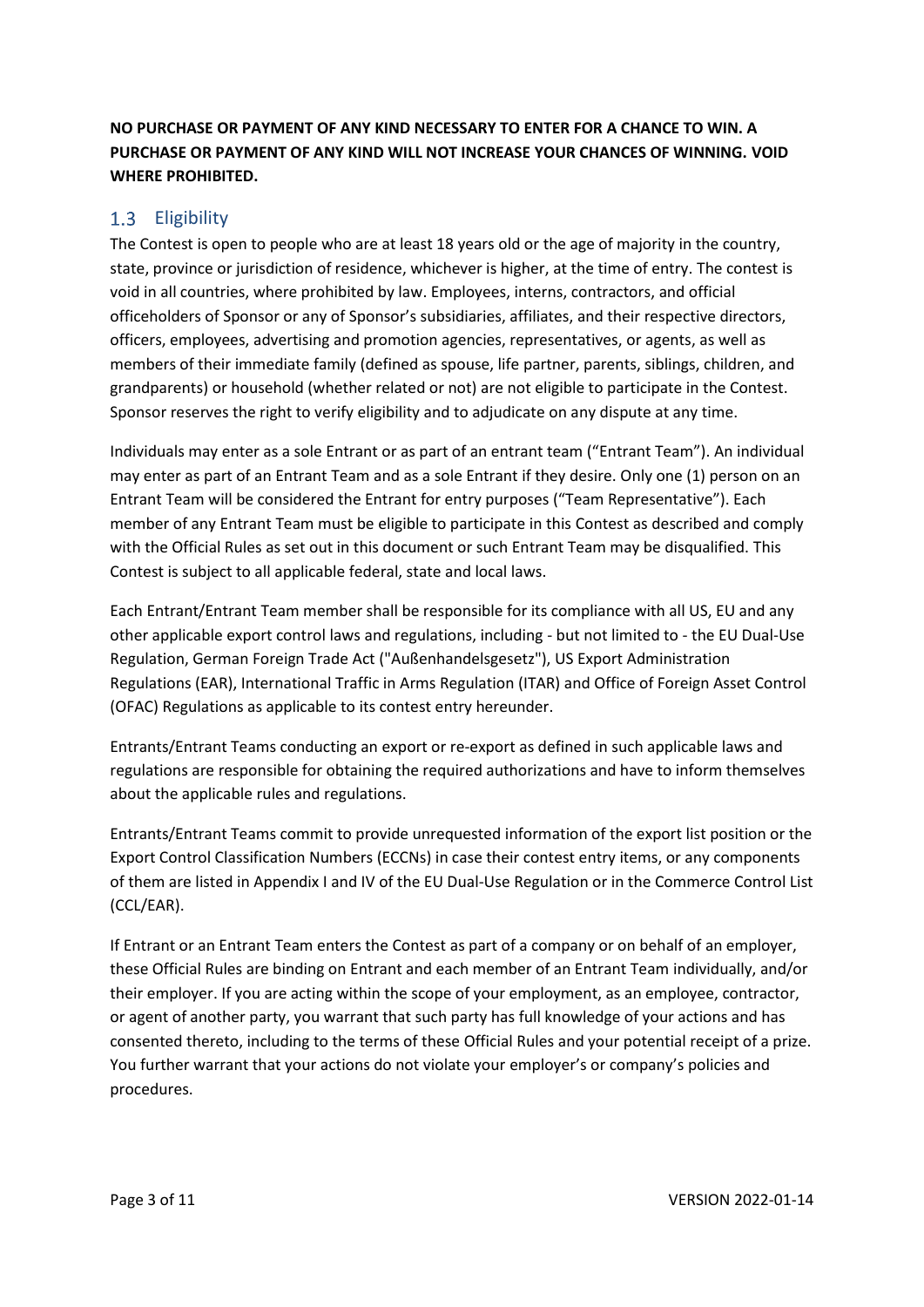The Sponsor reserves the right, in their sole discretion, to disqualify any Entrant/Entrant Team found tampering with the entry process or entry materials or otherwise interfering with the proper administration of the Contest or violating the Official Rules.

Each Entrant/Entrant Team member accepts the conditions stated in the Official Rules, agrees to be bound by the decisions of the Sponsor, and warrants that he or she is eligible to participate in the Contest.

# <span id="page-3-0"></span>1.4 How to Enter

### 1.4.1 Timeframe

| <b>Phase</b> |                                                            | <b>Start</b><br>(CET 12:00 AM) | End<br>(CET 11.59 PM) |
|--------------|------------------------------------------------------------|--------------------------------|-----------------------|
| 1            | Proposal entry period                                      | 19 January 2022                | April 21, 2022        |
| 2            | Proposal review period                                     | April 21, 2022                 | May 6, 2022           |
|              | Proposal presentations                                     | May 2, 2022                    | May 3, 2022           |
| 3            | Development phase                                          | May 7, 2022                    | October 16, 2022      |
| 4            | On-Site measurements<br>(max 5 days within this timeframe) | October 17, 2022               | November 5, 2022      |
| 5            | Measurement evaluation                                     |                                | November 22, 2022     |
| 6            | Announcement of the winners                                | December 6, 2022               |                       |

## 1.4.2 Rules "Proposal's entry period"

Entrant or Entrant Teams who wish to enter the Contest may visit https://grants4tech.bayer.com ("Contest Site") and submit the proposal entry information required including, but not limited to: Entrant name, email address, team size, mailing address, daytime phone number, and include an overview of their Solution (the working prototype / product the Entrant will use during the Finalist Event and required effort for the transportation of the Solution) to the Contest (the "Proposal Entry"). Proposal Entries may be submitted during the "Proposal Entry Period" described in section [1.4.1.](#page-3-0) The Proposal Entry is not complete until all the online prompts and instructions to upload the Proposal Entry have been properly followed and the Official Rules have been accepted by Entrant.

Entrants/Entrant Team are solely responsible for securing any intellectual property rights pertaining to their Proposal Entry and Solution ("Background IP"). Entrants/Entrant Team will remain the owner of all Background IP and submission of a Proposal Entry does not create any license between Sponsor and Entrant with respect to any Background IP. By submitting a Proposal Entry into the Contest, the Entrant/Entrant Team warrants and represents that Entrant/Entrant Team is the creator of the Proposal Entry and that Entrant/Entrant Team consents to the submission and use of the Proposal Entry by Sponsor. Proposal Entries will not be returned and will become the property of the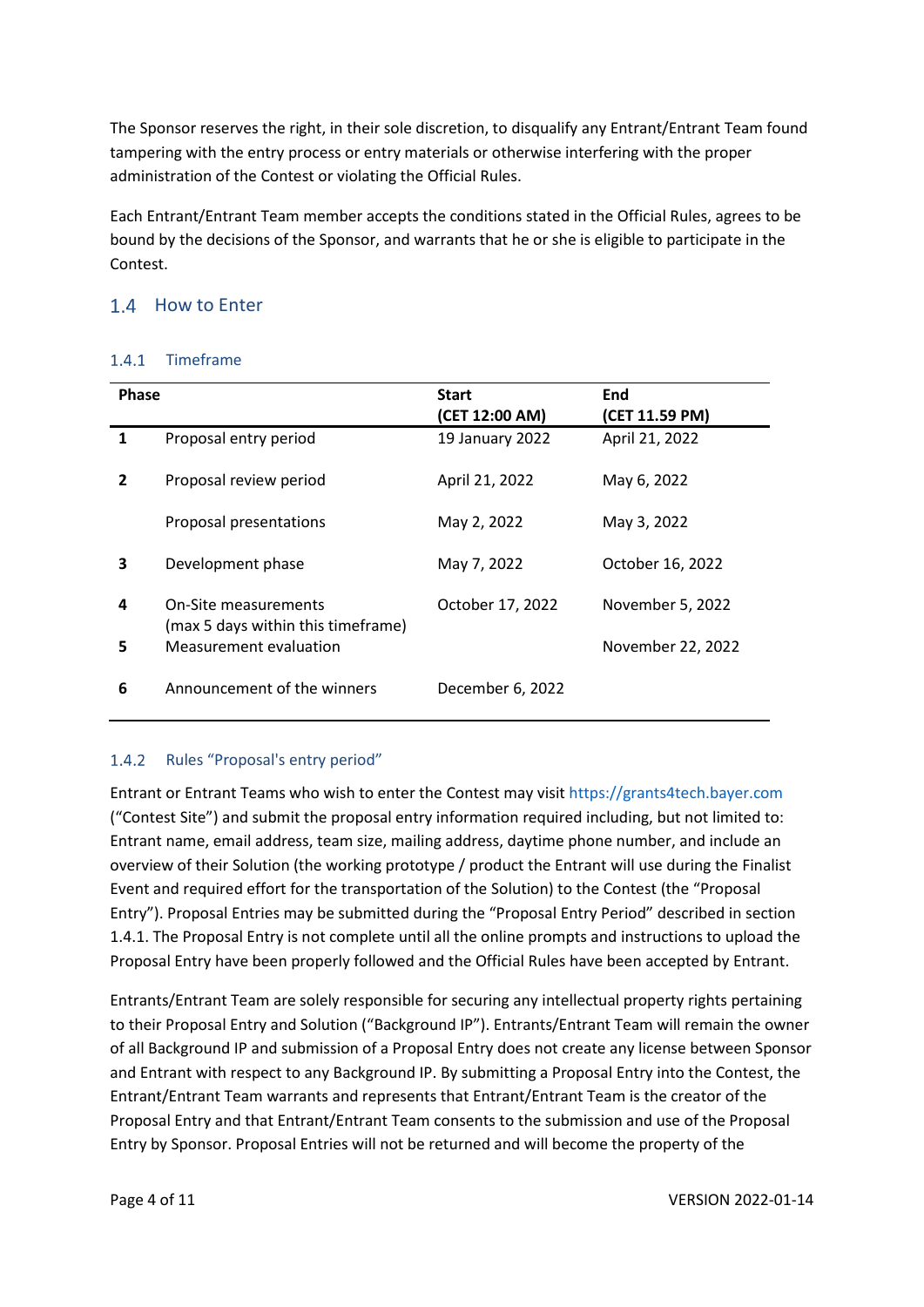Sponsor. Sponsor shall further have the sole discretion of disclosing and/or publishing a Proposal Entry as part of the Contest including any Background IP of the Entrant/Entrant Team described in a Proposal Entry. Sponsor shall not be liable to Entrant/Entrant Team for any loss of intellectual property rights due to any disclosure of a Proposal Entry including a proposed Solution or Background IP described in a Proposal Entry. Further, Entrant/Entrant Team warrants that it has the right to present the Background IP and the Solution and to participate in the Contest. In addition, Entrant/Entrant Team warrants that there are no claims, judgments, or settlements against or owed by the Entrant/Entrant Team or pending or threatened claims or litigation, relating to the use of Background IP and the Solution.

Each Proposal Entry and subsequent Solution must comply with the Entry Requirements, as defined below set out in Grant4Tech 2022 Contest.

#### 1.4.3 Rules "Proposal's review period"

All eligible Proposal Entries will be judged and scored by a review panel chosen by the Sponsor ("Review Panel"). The Review Panel will rank Proposal Entries based on the maturity of the proposed Solution and the likelihood that the Solution will result in successful performance in the Contest finalist event described below ("Finalist Event"). Exceptional, specialized Solutions might also be taken into consideration. Based on this ranking selected Entrant / Entrant teams will be invited to present their solution during a one-hour virtual meeting. The Sponsor reserves the right to assess Proposal Entries in the manner determined by the Sponsor, which may include interviews or discussions with certain Entrants/Entrant Teams. A maximum of six (6) Proposal Entries ranked highest by the Review Panel will be deemed finalists (each a "Finalist") (subject to verification and compliance with these Official Rules) and will be invited to attend the Finalist Event. The Sponsor is free to reduce the number of Proposal Entries which will be deemed Finalists based on the number of proposal entries deemed in the sole and absolute discretion of the Review Panel to be likely to succeed at the Finalist Event.

Finalists will be notified by email at the email address provided in the corresponding Proposal Entry. If any email notification is returned as undeliverable, if a Finalist does not respond within the required number of days specified by Sponsor in the notification email, or if information collected within the Proposed Entry is found in non-compliance with the Official Rules, raises other issues of significant concern to Sponsor or a potential winner decides to decline a prize described herein for any reason whatsoever, Sponsor shall have no further obligation to such Finalist and the applicable prize will be forfeited and may be awarded to a runner-up Finalist time-permitting and at the Sponsor's sole discretion.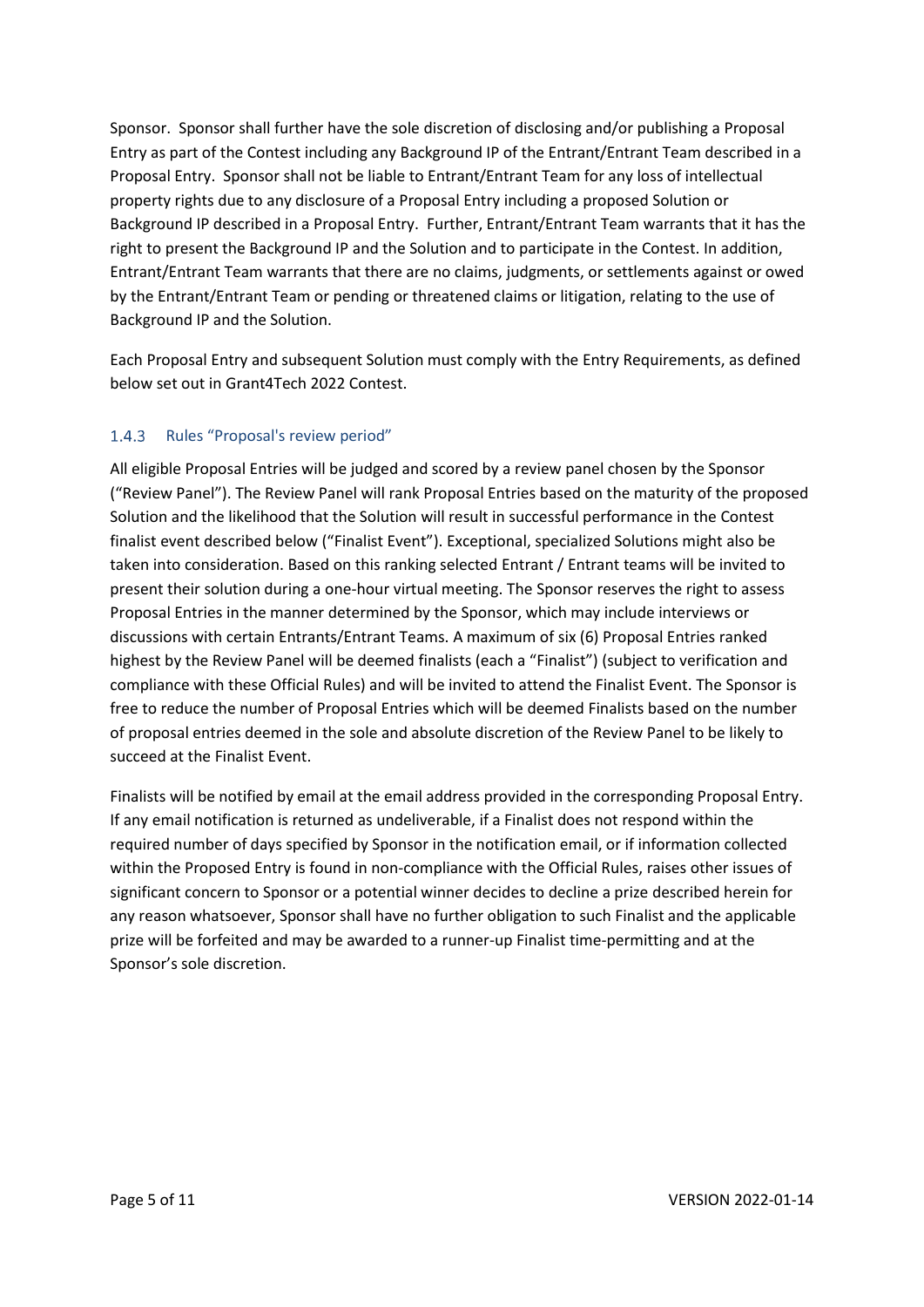#### 1.4.4 Rules "Finalist Event"

#### 1.4.4.1 Organization of the Final Event

The Final event is open to the public and will be either a physical event in the US or a virtual event in the event that COVID-19 restrictions are in place.

In case of a physical event, the following rules will apply:

- 1. Finalists will be invited at Sponsor costs. This includes (i) a round-trip coach air transportation for 2 people from a major airport nearest the winner's home to the finalist location in the US, (ii) standard hotel accommodations, double occupancy, for the duration of the finalist event; and (iii) ground transfers to/from the airport, hotel. All travel arrangements must be made by travel agent designated by Sponsor and travel must take place on dates specified by Sponsor which are subject to change at the Sponsor's sole discretion. Travel is subject to terms and conditions of travel service providers. Certain restrictions and black-out dates may apply. All other expenses not specified herein, including flight insurance, travel insurance, meals and personal expenses are the sole responsibility of the Finalists.
- 2. The Sponsor will pay the shipping costs of the Solution. The cost of the transportation is one of the criteria to select the finalists.
- 3. The Solution and its handler must obtain any necessary licensing or approvals to operate in the US.
- 4. Every team will perform the field tests described below by themselves.
- 5. The Solutions and their performance will be shown to the public during an open final event.

In case of a virtual event, the following rules will apply:

- 1. The field tests described below will be executed by the Sponsor.
- 2. The Sponsor must receive the Finalist Solution before the Final Event to perform the tests detailed below. Upon completion of the awards ceremony, the Finalist Solution shall be returned or destroyed, and the Sponsor shall certify such return or destruction in writing to the Finalist. The Sponsor is not responsible for any loss or damage during the shipment.
- 3. The Sponsor will pay the shipping costs of the Solution. The costs of transportation are one of the criteria to select the finalists.
- 4. The Solution must be licensed to operate in the US and selected teams must provide safety documentation noting any potential hazards to the handler before the competition. The Sponsor will also have an internal safety representative to inspect the Solution before operation. This inspection will ensure that safety hazards are noted and if necessary, they may recommend alterations to equipment to reduce any hazard to the handler.
- 5. The Solution is provided by Finalist "AS IS" and Sponsor will use them with prudence and appropriate caution based on the instructions and safety review provided by Finalist.
- 6. Before operating, all solutions must pass the safety review.
- 7. The finalist agrees to indemnify and hold the Sponsor harmless against any claims or liabilities that might arise because of the use, the storage, or the disposal of the Solution. The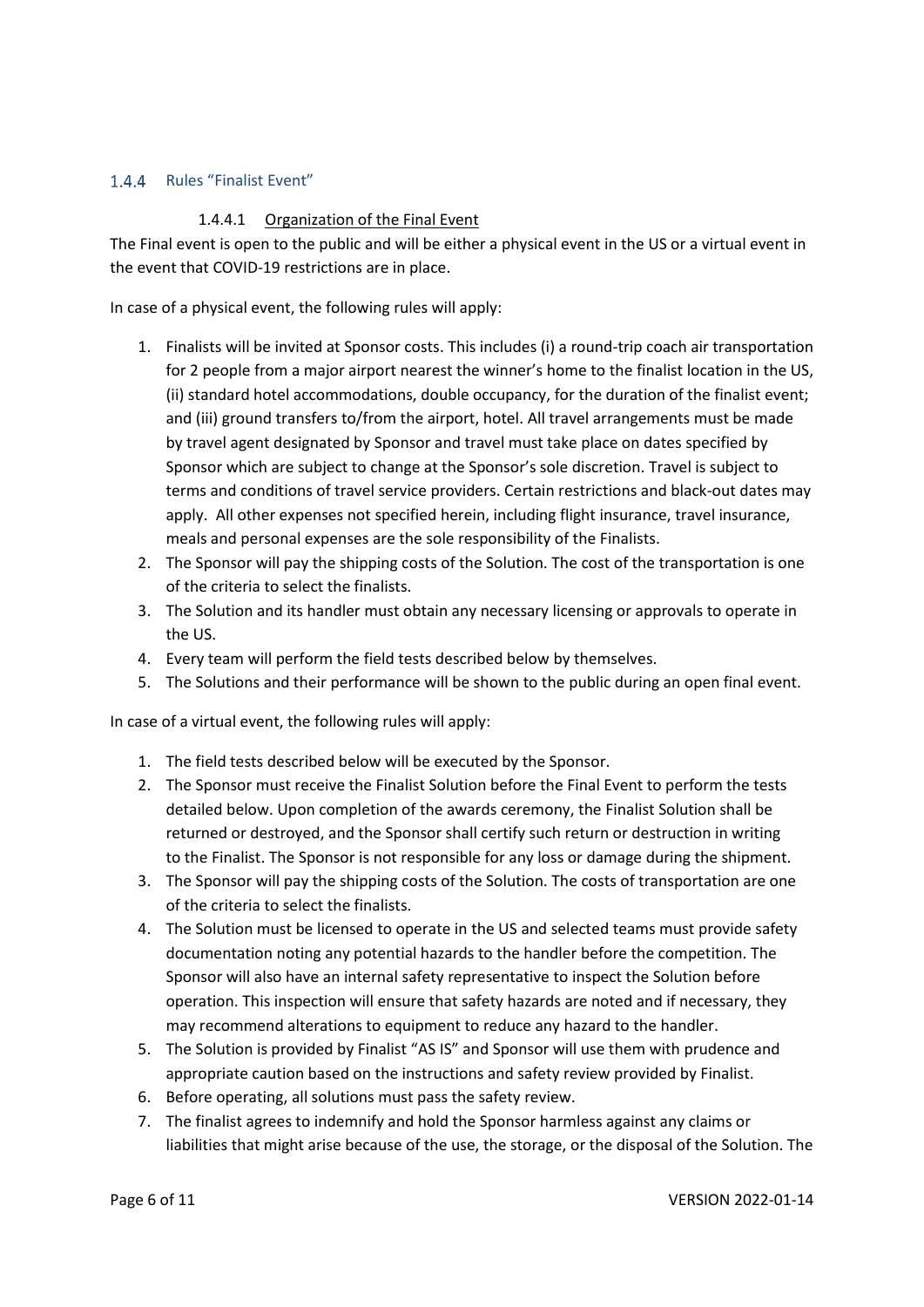Sponsor agrees to indemnify and hold Finalist harmless against any claims or liabilities that might arise as a result of the Sponsor's negligent use of the Solution.

8. The Solutions and their performance will be shown to the public but not physically shared with any other party.

#### 1.4.4.2 Field test

The selected Finalists will visit 3-5 fields with different soil types of which the carbon content is known. For every field, the Finalists get an appropriate amount of time to set up and make the necessary measurements.

#### **Score Card**

- 1. Accuracy (field/sub-field): For a measurement of the organic carbon stock (tC/ha) of the field which falls within +/- 5% of the reference value, teams earn 50 points. One point will be subtracted for every additional percentage point of deviation. Each team will be awarded points according to this scheme for the following measurements:
	- a. The average carbon stock (tC/ha) of the field (max 50 points).
	- b. The carbon stock (tC/ha) at three Sponsor-selected locations in the field (max. 150 points).
- 2. Scalability Speed (per field): Teams will be ranked according to the order in which they perform their measurements in the field. The first (or fastest) team earns 10 points, the second 9, ...
- 3. Scalability Overall (per field): All teams earn 50 points per field for submitting carbon estimates. Solutions that make no use of laboratory measurements keep all 50 points. For every sample analyzed in a laboratory, 25 points are deducted. In case laboratory measurements are required, Finalists must send them to the sponsor selected laboratory.

## 1.5 Prize Details

The Finalists will receive monetary prizes as listed below:

- $1<sup>st</sup>$  place: 40.000€
- $2^{nd}$  place: 20.000€
- $\bullet$  3<sup>rd</sup> place: 15.000€
- $4^{th}$ -6<sup>th</sup> place: 10.000€ each

If there are Finalists equal in score, they will receive split prizes for their combined positions.

Limit of one prize per Entrant or Entrant Team. Prizes are nontransferable. No prize substitutions allowed. Except where prohibited by law, all federal, state, or other tax liabilities are the responsibility of the prize winners, and the Sponsor will not be responsible for any tax deductions which may be necessary. In the event an Entrant Team is deemed a prize winner, the Entrant Team Representative of such Entrant Team will be solely responsible for dividing the prize amongst all team members. Prize winners are responsible for any costs and expenses associated with prize acceptance and use not specified herein as being provided. Designation as a prize winner is subject to Entrant's/Entrant Team's proof of compliance with the Official Rules, maintaining compliance with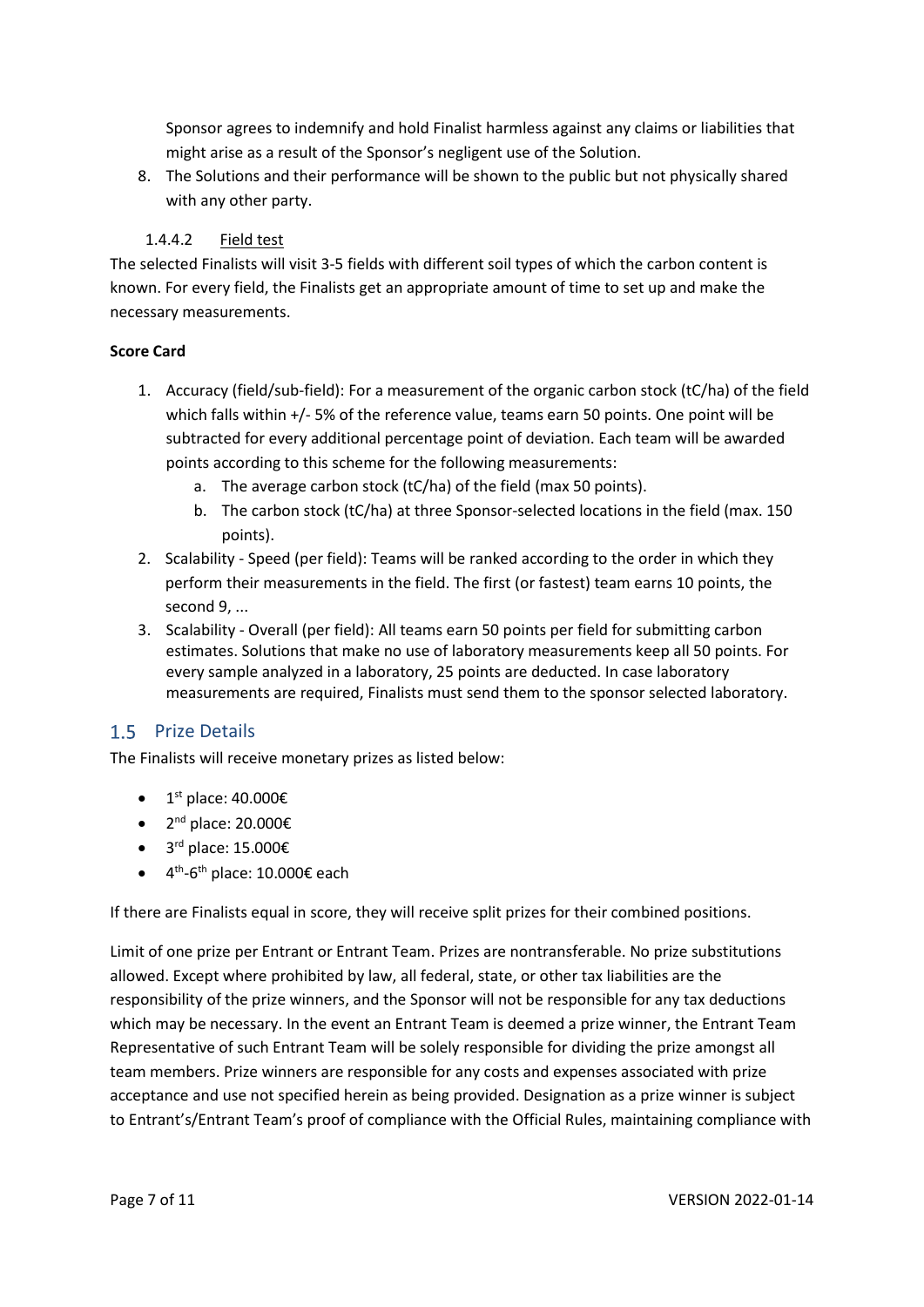these Official Rules, and approval by the Sponsor. All details of the prize not specified herein shall be determined solely by the Sponsor.

# 1.6 Entry Requirements ("Entry Requirements")

By entering, each Entrant/Entrant Team represents and warrants that:

- i. the Proposal Entry and/or Solution are the original work of the Entrant/Entrant Team or an update to an original work of the Entrant/Entrant Team;
- ii. the Proposal Entry and/or Solution does not contain any use of names, likenesses, photographs, or other identifying elements in whole or in part, of any person, living or dead, without permission (proof of which must be provided to the Sponsor upon request in a form satisfactory to Sponsor);
- iii. the Proposal Entry and/or Solution does not infringe or violate the rights of any person or entity, including but not limited to copyrights, trademarks, logos, copyrighted material not owned by Entrant/Entrant Team (other than Sponsor's related materials that were provided to Entrant/Entrant Team by or on behalf of Sponsor in connection with the Contest), contract and licensing rights, rights of publicity or privacy, moral rights, intellectual property rights, or any other rights;
- iv. any materials or information that it provides shall be true and correct;
- v. that Entrant or the Entrant Team fully owns or has properly licensed whatever materials or information it submits hereunder in connection with the Contest and can make such submission without violating any applicable law, agreement with a third-party, and/or thirdparty right of any kind;
- vi. any required permits from local authorities or other permissions were obtained to create the Proposal Entry and/or Solution and is documented sufficiently such that Entrant/Entrant Team can show proof of such permission upon request from the Sponsor; and
- vii. the Proposal Entry and/or Solution does not promote any activity that is unsafe or dangerous.

Any Proposal Entry or Solution that, in the sole opinion of Sponsor, is not in accordance with these Entry Requirements or is deemed to be inappropriate is ineligible for the Contest.

### 1.7 INDEMNIFICATION AND LIMITATION OF LIABILITY

**IN NO EVENT WILL SPONSOR, AND/OR SPONSOR'S PARENT COMPANIES, DIVISIONS, SUBSIDIARIES, AFFILIATES, ADVERTISING, PROMOTION AND PUBLIC RELATIONS AGENCIES, AND THE RESPECTIVE OFFICERS, DIRECTORS, EMPLOYEES, REPRESENTATIVES, ASSIGNS, AND AGENTS (COLLECTIVELY WITH SPONSOR, THE "SPONSOR PARTIES"), BE RESPONSIBLE OR LIABLE FOR ANY INDIRECT, INCIDENTAL, CONSEQUENTIAL, SPECIAL, OR PUNITIVE DAMAGES (INCLUDING LOST PROFITS) ARISING OUT OF ANY ENTRANT'S OR ENTRANT TEAM MEMBER'S PARTICIPATION IN THE CONTEST, THESE OFFICIAL RULES, AND/OR ANY RECEIPT OF A PRIZE, NO MATTER UNDER WHAT THEORY ARISING, EVEN IF ANY SPONSOR PARTY HAS BEEN ADVISED OF THE POSSIBILITY OF SUCH DAMAGES. TO THE EXTENT NOT EXPRESSLY PROHIBITED BY APPLICABLE LAW, SPONSOR PARTIES' ENTIRE LIABILITY WITH RELATED TO: ANY ENTRANT'S OR ENTRANT TEAM MEMBER'S PARTICIPATION IN THE CONTEST, THESE OFFICIAL RULES, AND/OR ANY RECEIPT OF A PRIZE SHALL**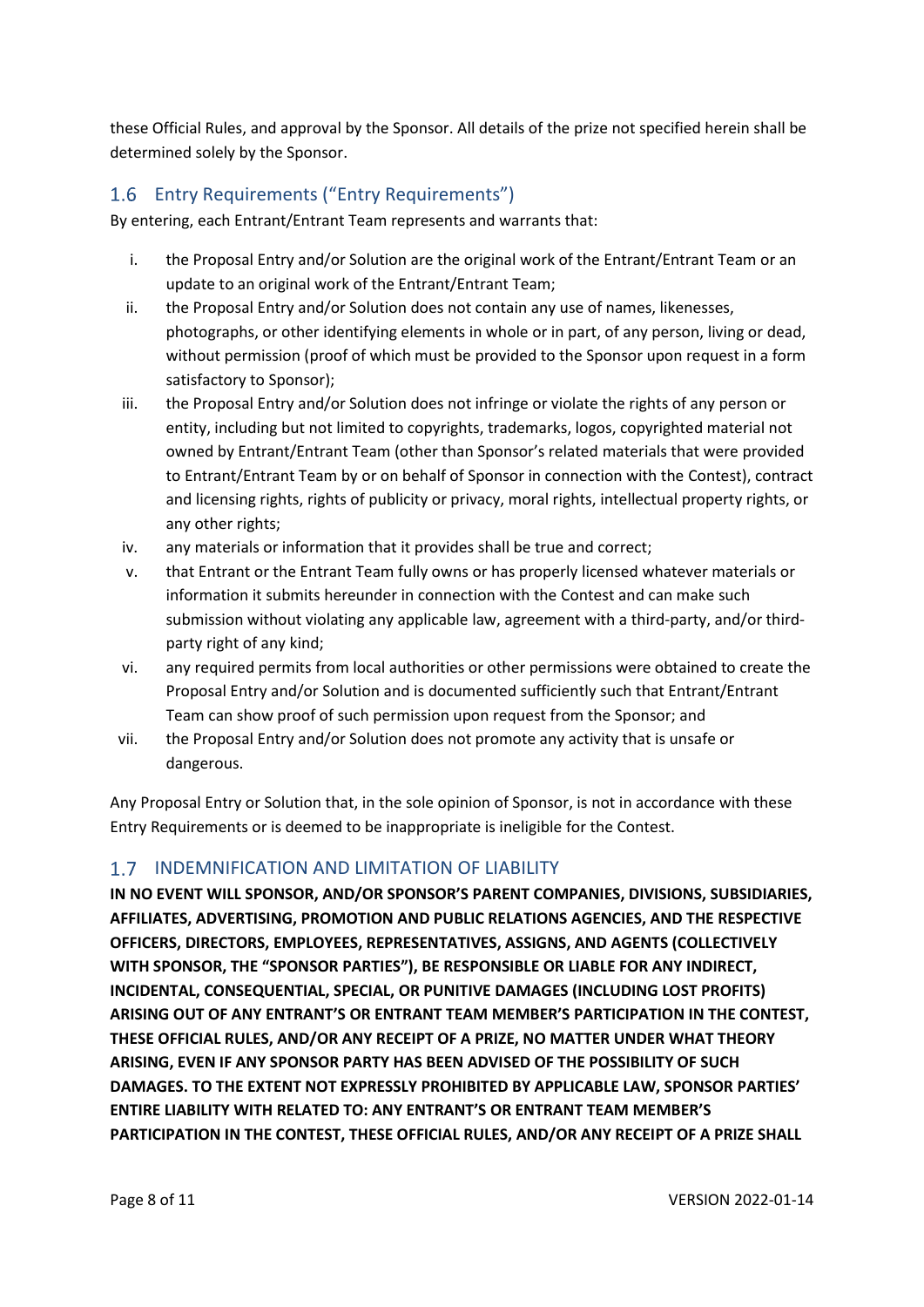**BE LIMITED TO €1000.** Some jurisdictions may not allow the aforementioned limitations or exclusions of liability and as such, the above limitation or exclusions may not apply to you.

Each Entrant and/or Entrant Team member agrees to release, indemnify, and hold harmless each of the Sponsor Parties from and against any and all claims, losses, liability, injuries or damages of any kind, (including reasonable attorneys' fees and expenses) asserted against any of Sponsor Parties, incurred, sustained, or arising out of or related to their participation in the Contest, the use, acceptance, or misuse of the prize, including, without limitation, any injury, damage, death, loss or accident to person, animal or property, or from their breach of any agreement or warranty associated with the Contest, including the Official Rules. Any attempt to deliberately damage any website or undermine the legitimate operation of the Contest may be a violation of criminal and civil laws and, should such an attempt be made, the Sponsor and each of their licensees reserve the right to seek any and all remedies available from any such person(s) responsible for any such attempt to the fullest extent permitted by law.

Each Entrant/Entrant Team member acknowledges and agrees that the relationship between themselves and the Sponsor is not a confidential, fiduciary, employment, or other special relationship. Each Entrant/Entrant Team acknowledges and agrees that such Entrant/Entrant Team will not be entitled to any compensation as a result of Sponsor's use of any such similar or identical material that has or may come to Sponsor from other sources. Entrants/Entrant Teams acknowledge that other Entrants/Entrant Teams may have created ideas and concepts contained in their Proposal Entry that may have familiarities or similarities to their Proposal Entry, and that they will not be entitled to any compensation or right to negotiate with the Sponsor because of these familiarities or similarities.

## 1.8 Responsibilities

Entrants/Entrant Teams further agree that the Sponsor and each of the Sponsor Parties are not responsible for the following: (a) electronic transmissions, Solutions or Proposal Entries that are lost, late, stolen, incomplete, damaged, garbled, destroyed, misdirected or not received by Sponsor for any reason; (b) any problems or technical malfunctions, errors, omissions, interruptions, deletions, defects, delays in operation or transmission, communication failures and/or human error that may occur in the transmission, shipping errors or delays, receipt or processing of entries or related materials; or for destruction of or unauthorized access to, or alteration of, entries or related material; (c) failed or unavailable hardware, network, software or telephone transmissions, damage to Entrants'/Entrant Teams' or any person's computer and/or its contents related to or resulting from participation in this Contest, or (d) causes that jeopardize the administration, security, fairness, integrity, or proper conduct of this Contest; (e) any Proposal Entry submitted in a manner that is not expressly allowed under these Official Rules (all such Proposal Entries will be disqualified); (f) any printing errors in the Official Rules or in any advertisements or correspondence in connection with this Contest. Sponsor reserves the right, in its sole discretion, to cancel or suspend this Contest or the awarding of prizes should virus, bugs, fraud, hacking, or other causes corrupt the administration, security, or proper play of the Contest. In such cases, notice to this effect will be posted on the Contest Site. If in Sponsor's opinion, there is any suspected or actual evidence of electronic or nonelectronic tampering with any portion of the Contest or if technical difficulties compromise the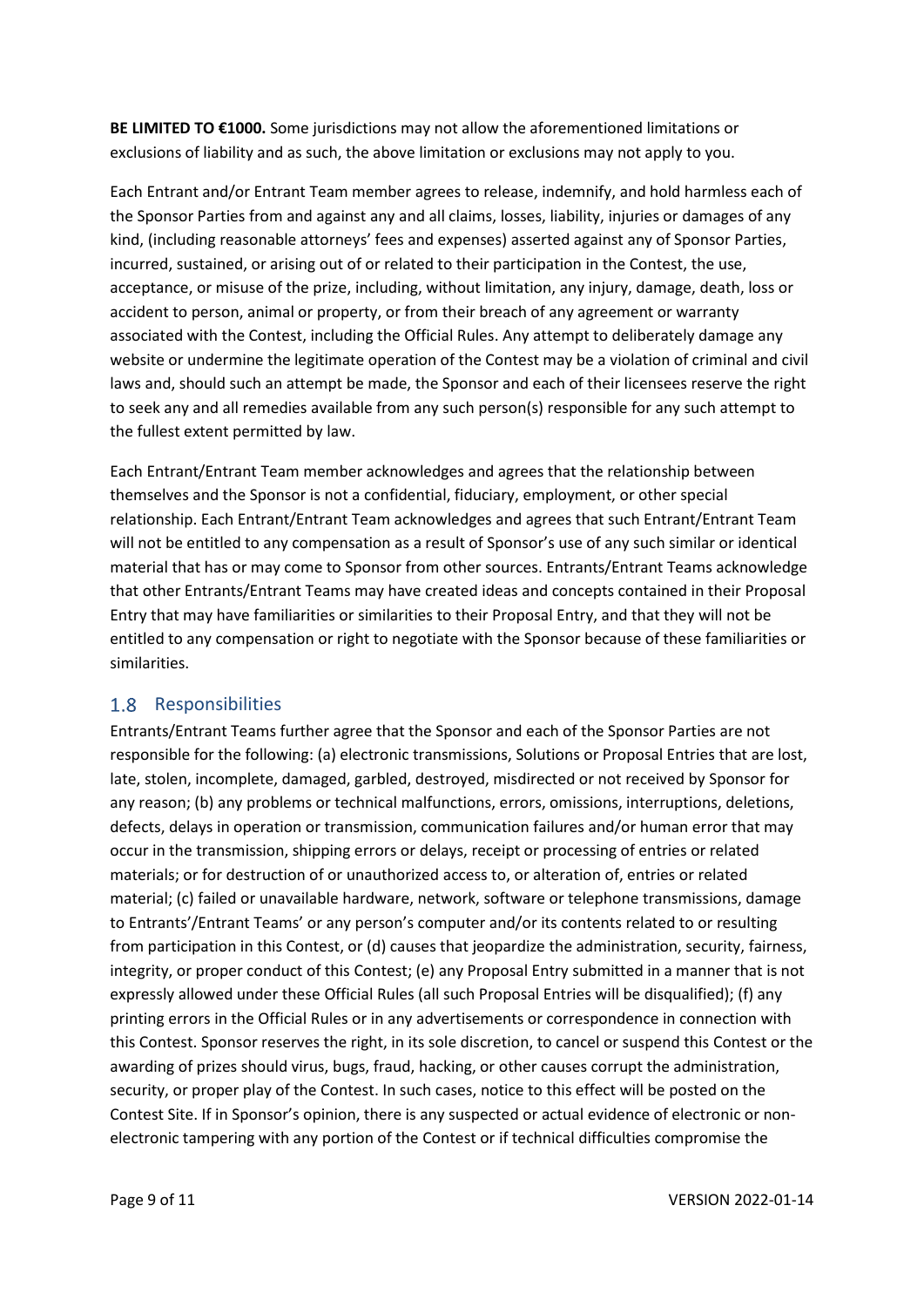integrity of the Contest, the Sponsor reserves the right to void suspect Entry Proposals and/or terminate the Contest and award the prizes in its sole discretion. In the event of a dispute as to the identity of an Entrant/Entrant Team based on an email address, the Entry Proposal in question may be disqualified subject to the Sponsor's discretion.

# 1.9 Disputes

You agree that any and all disputes, claims and causes of action arising out of or connected with this Contest or any prize awarded shall be resolved individually, without resort to any form of class action, if applicable. All issues and questions concerning the construction, validity, interpretation and enforceability of the Official Rules, or the rights and obligations of the Entrant/Entrant Team and Sponsor in connection with the Contest, shall be governed by, and construed in accordance with, the laws of Germany without giving effect to any choice of law or conflict of law rules, which would cause the application of the laws of any jurisdiction other than Germany. The exclusive venue for any claim or matter, whether of a contractual or a non-contractual nature, arising under or in connection with this Contest shall be the competent courts of Cologne, Germany.

## 1.10 Sponsor

Bayer AG, Leverkusen, Germany

Kaiser-Wilhelm-Allee 51368 Leverkusen, Germany Tel: +49 214 3034997 E-mail: tom.maes@bayer.com